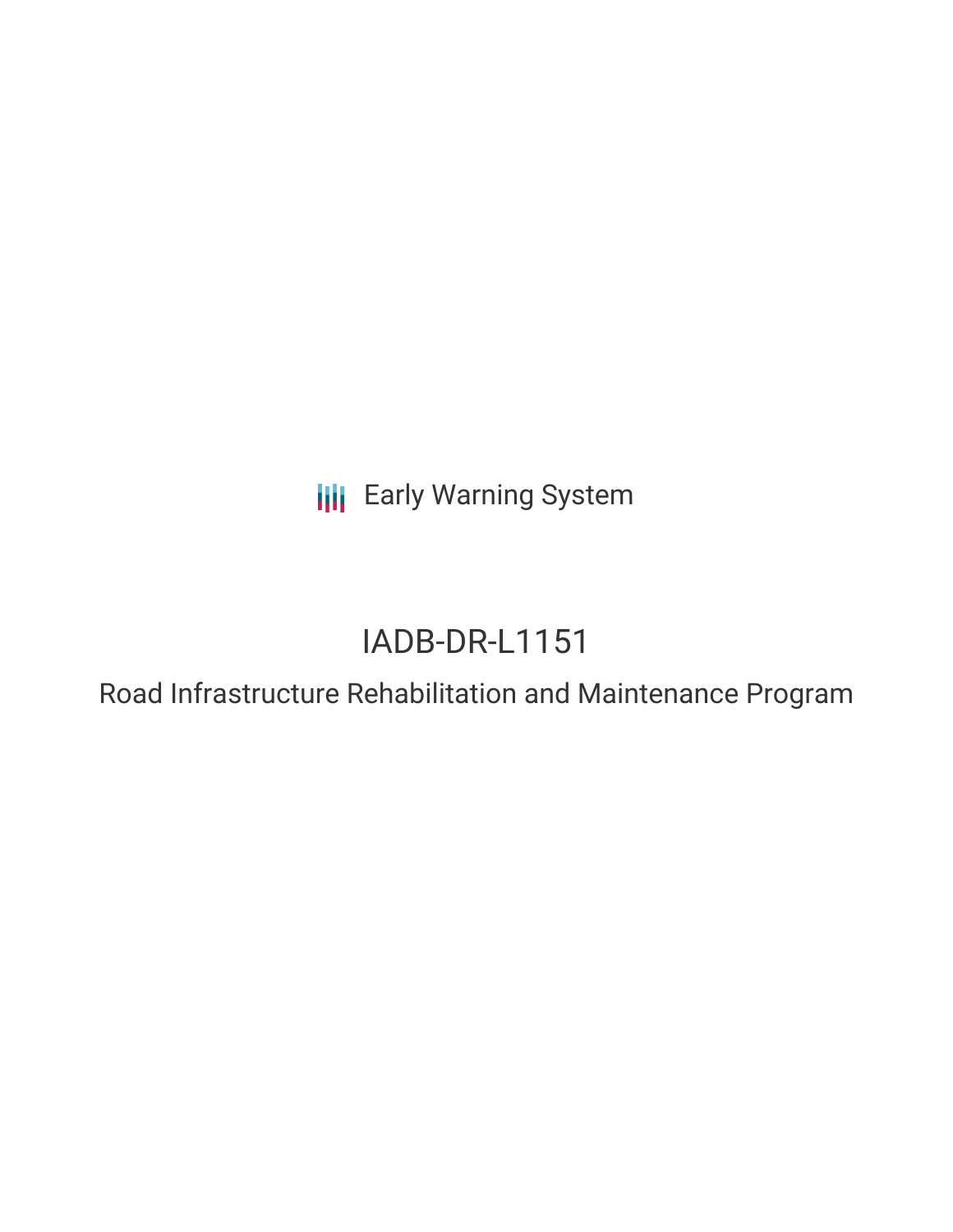

#### **Quick Facts**

| <b>Countries</b>               | Dominican Republic                                       |
|--------------------------------|----------------------------------------------------------|
| <b>Financial Institutions</b>  | Inter-American Development Bank (IADB)                   |
| <b>Status</b>                  | Approved                                                 |
| <b>Bank Risk Rating</b>        | B                                                        |
| <b>Voting Date</b>             | 2022-03-16                                               |
| <b>Borrower</b>                | Government of Dominican Republic                         |
| <b>Sectors</b>                 | Climate and Environment, Education and Health, Transport |
| <b>Investment Type(s)</b>      | Loan                                                     |
| <b>Investment Amount (USD)</b> | \$140.00 million                                         |
| <b>Project Cost (USD)</b>      | \$140.00 million                                         |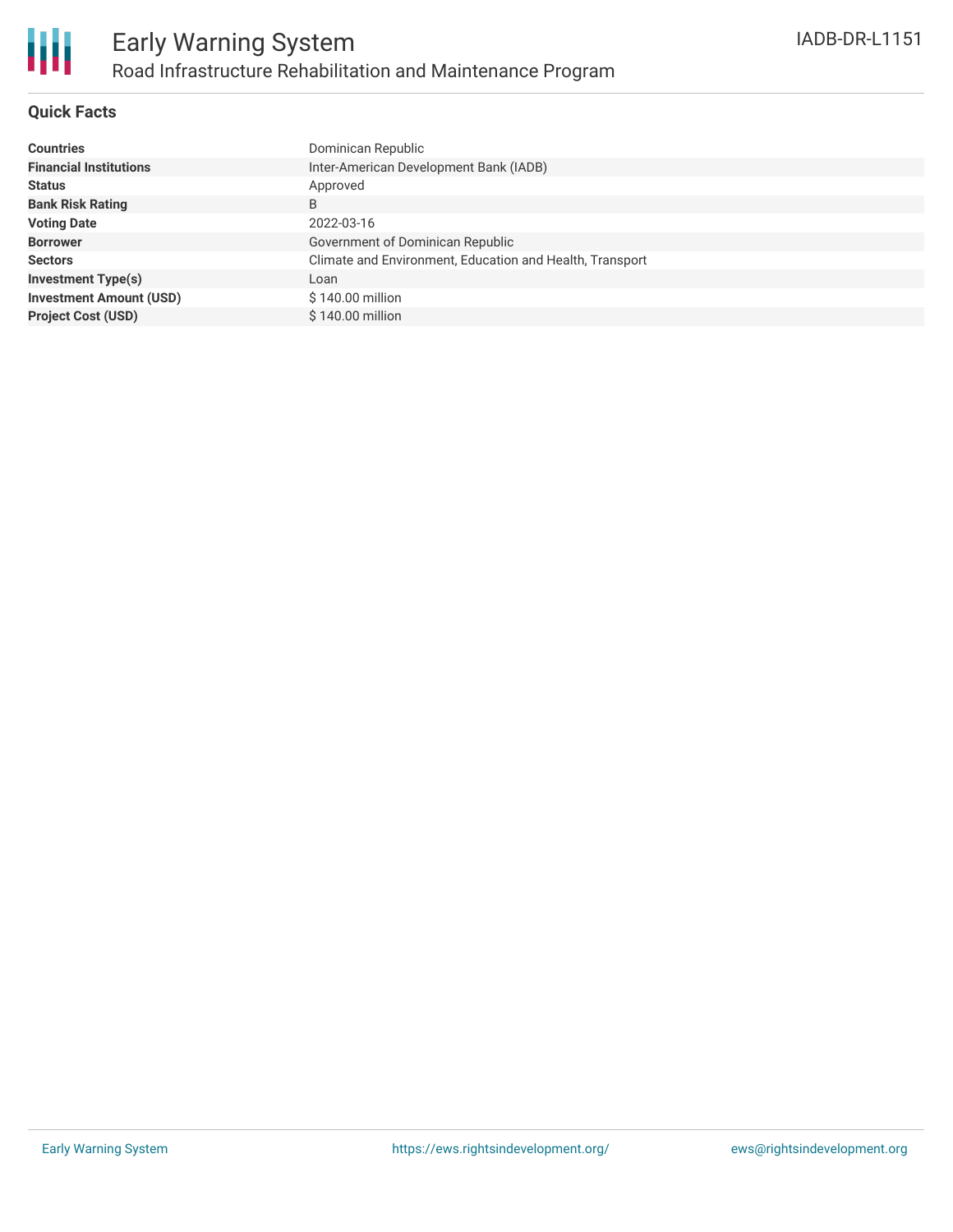

#### **Project Description**

The general objective of the Program is to contribute to the generation of employment and economic reactivation in the context of COVID-19, through the development of resilient and sustainable infrastructure, as well as its associated services, mainly benefiting the vulnerable population and the productive sector.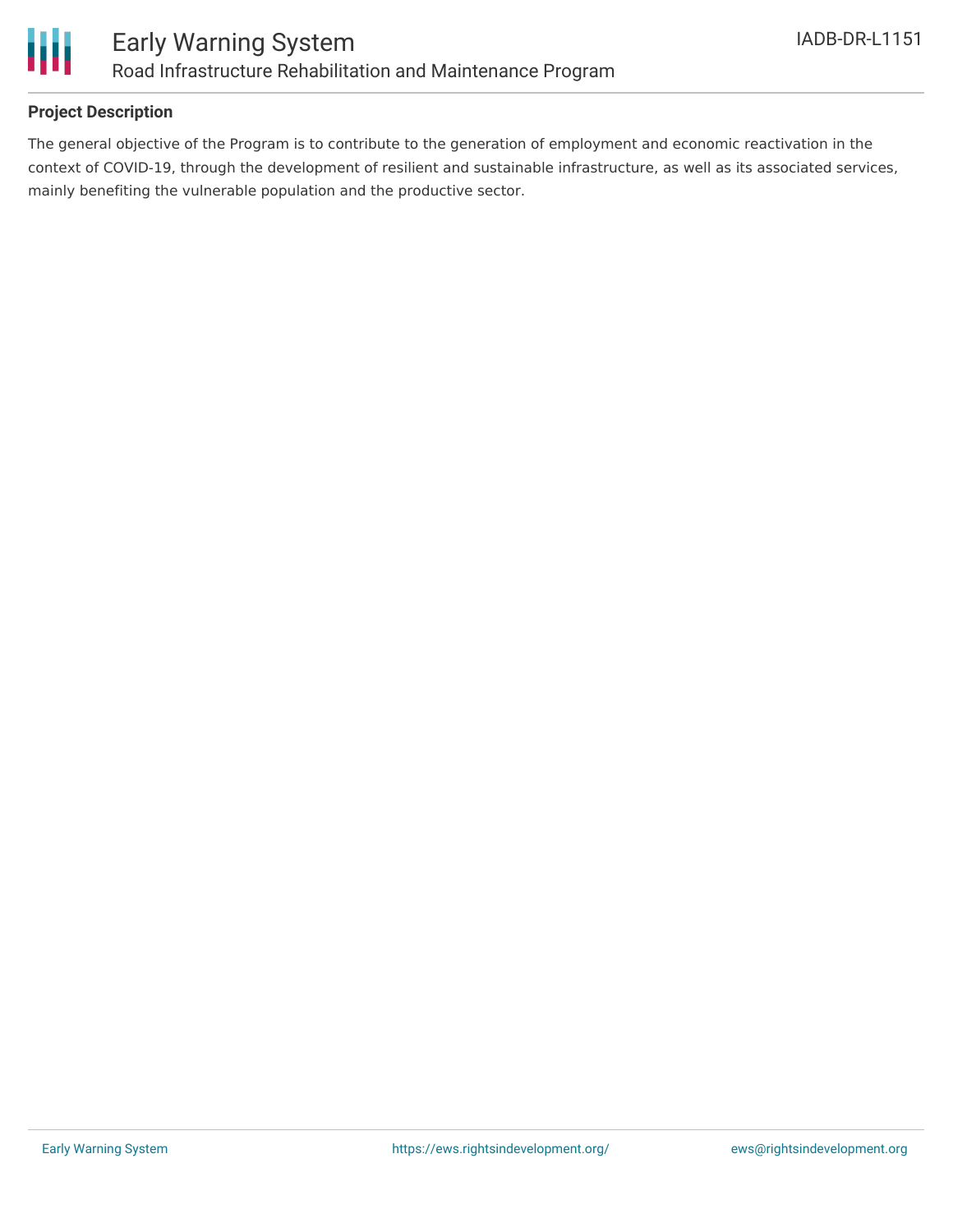

## Early Warning System Road Infrastructure Rehabilitation and Maintenance Program

#### **Investment Description**

• Inter-American Development Bank (IADB)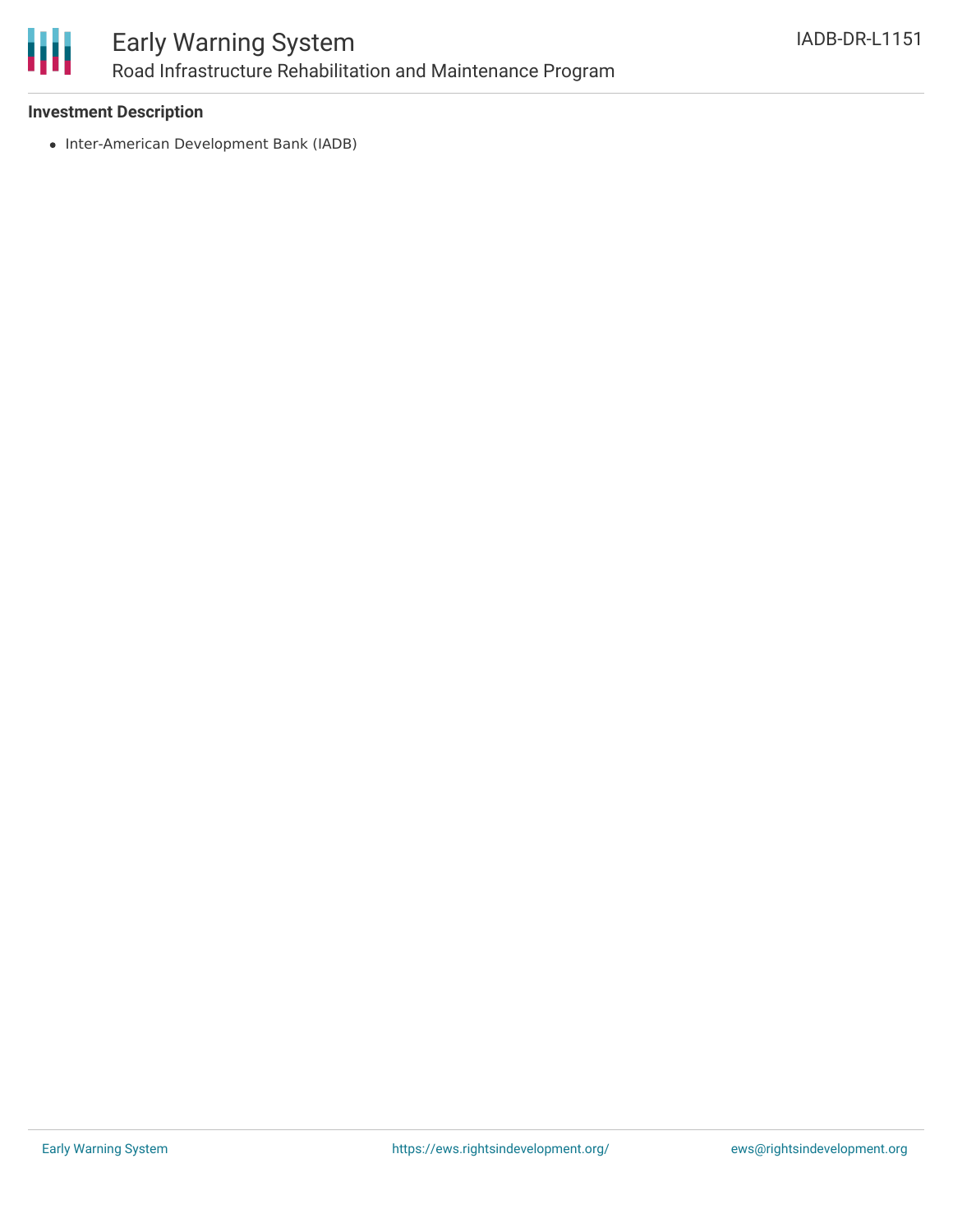#### **Contact Information**

#### ACCOUNTABILITY MECHANISM OF IADB

The Independent Consultation and Investigation Mechanism (MICI) is the independent complaint mechanism and fact-finding body for people who have been or are likely to be adversely affected by an Inter-American Development Bank (IDB) or Inter-American Investment Corporation (IIC)-funded project. If you submit a complaint to MICI, they may assist you in addressing the problems you raised through a dispute-resolution process with those implementing the project and/or through an investigation to assess whether the IDB or IIC is following its own policies for preventing or mitigating harm to people or the environment. You can submit a complaint by sending an email to MICI@iadb.org. You can learn more about the MICI and how to file a complaint at http://www.iadb.org/en/mici/mici,1752.html (in English) or http://www.iadb.org/es/mici/mici,1752.html (Spanish).